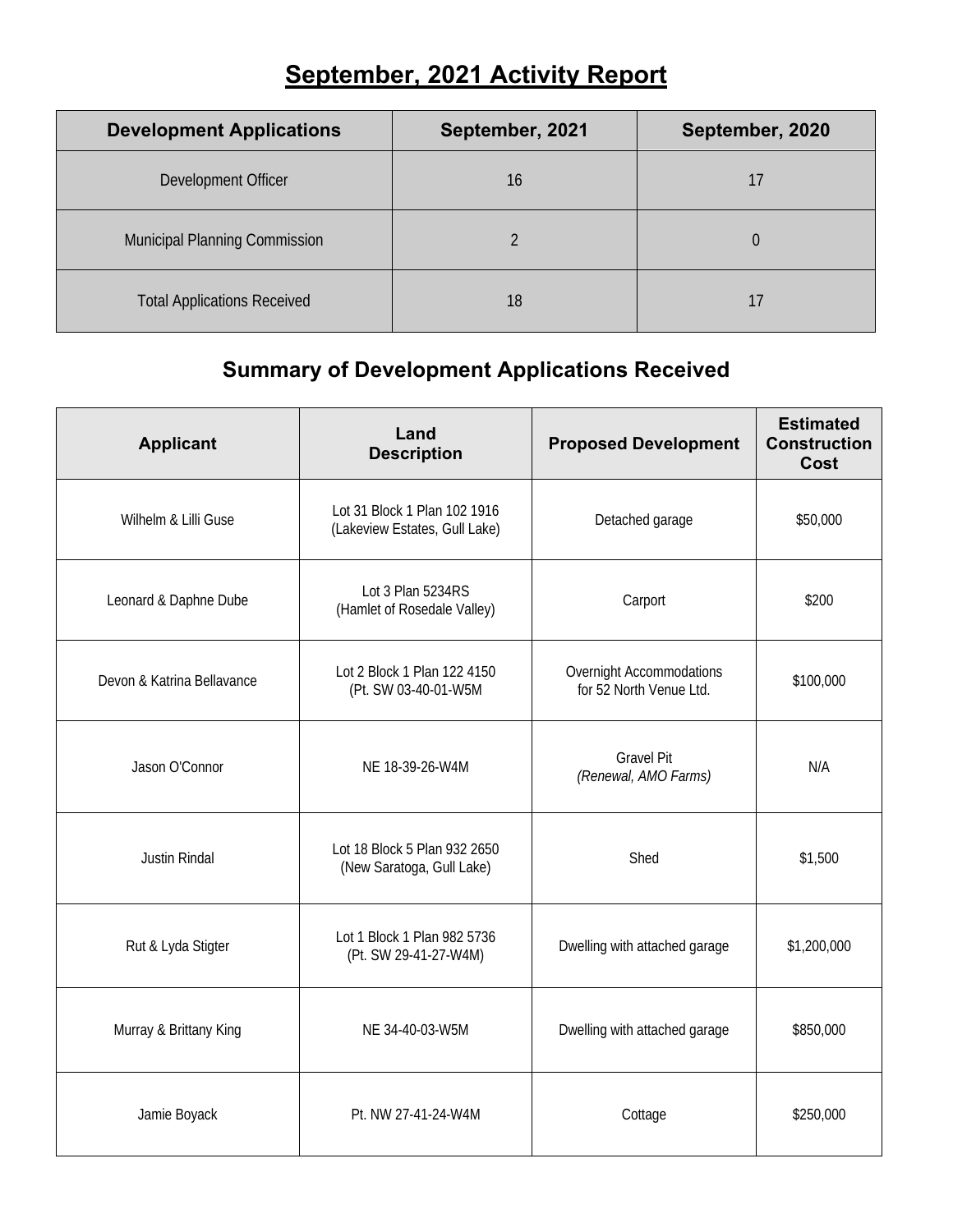| <b>Applicant</b>                 | Land<br><b>Description</b>                                     | <b>Proposed Development</b>                                | <b>Estimated</b><br><b>Construction</b><br>Cost |
|----------------------------------|----------------------------------------------------------------|------------------------------------------------------------|-------------------------------------------------|
| Scott & Maureen McMurtrie        | Unit 106 Condo Plan 142 2139<br>(Sandy Point, Gull Lake)       | Cottage Model                                              | \$315,000                                       |
| <b>Dynamic Modular Homes</b>     | Unit 111 Condo Plan 142 2139<br>(Sandy Point, Gull Lake)       | Cottage Model                                              | \$250,000                                       |
| Melvin & Sharon Gulewich         | Lot 28 Block 4 Plan 932 2493<br>(Birch Bay, Gull Lake)         | <b>Accessory Building</b>                                  | \$15,000                                        |
| 1330149 Alberta Ltd.             | Lots 1-4 Block 18 Plan 7159AI<br>(Hamlet of Mirror)            | Carport                                                    | \$5,000                                         |
| Redhead Artificial Lift Ltd.     | Bay 4&5 Lot 6 Block 1 Plan 982 4780<br>(South East Blackfalds) | Oilfield business<br>known as Redhead Artificial Lift Ltd. | N/A                                             |
| <b>Bullseye Contracting Ltd.</b> | Lot 18 Block 5 Plan 856MC<br>(Birch Bay, Gull Lake)            | Addition to cabin<br>and detached garage                   | \$300,000                                       |
| Georgio Costouros                | Lot 10 Block 5 Plan 856MC<br>(Birch Bay, Gull Lake)            | Dwelling with attached garage                              | \$250,000                                       |
| Keith & Debra Vaandrager         | Lot 3 Block 1 Plan 062 6692<br>(Lakeview Meadows)              | Addition to Shop                                           | \$30,000                                        |
| Lorin & Kathy Fulford            | Lot 1 Block 1 Plan 972 4398<br>(Pt. NW 14-38-24-W4M)           | Setback Relaxation                                         | N/A                                             |
| Michael & Beverly Koornneef      | Lot 2 Block 1 Plan 172 1050<br>(Pt. NW 17-40-28-W4M)           | Dwelling with attached garage<br>(Second Residence)        | \$850,000                                       |